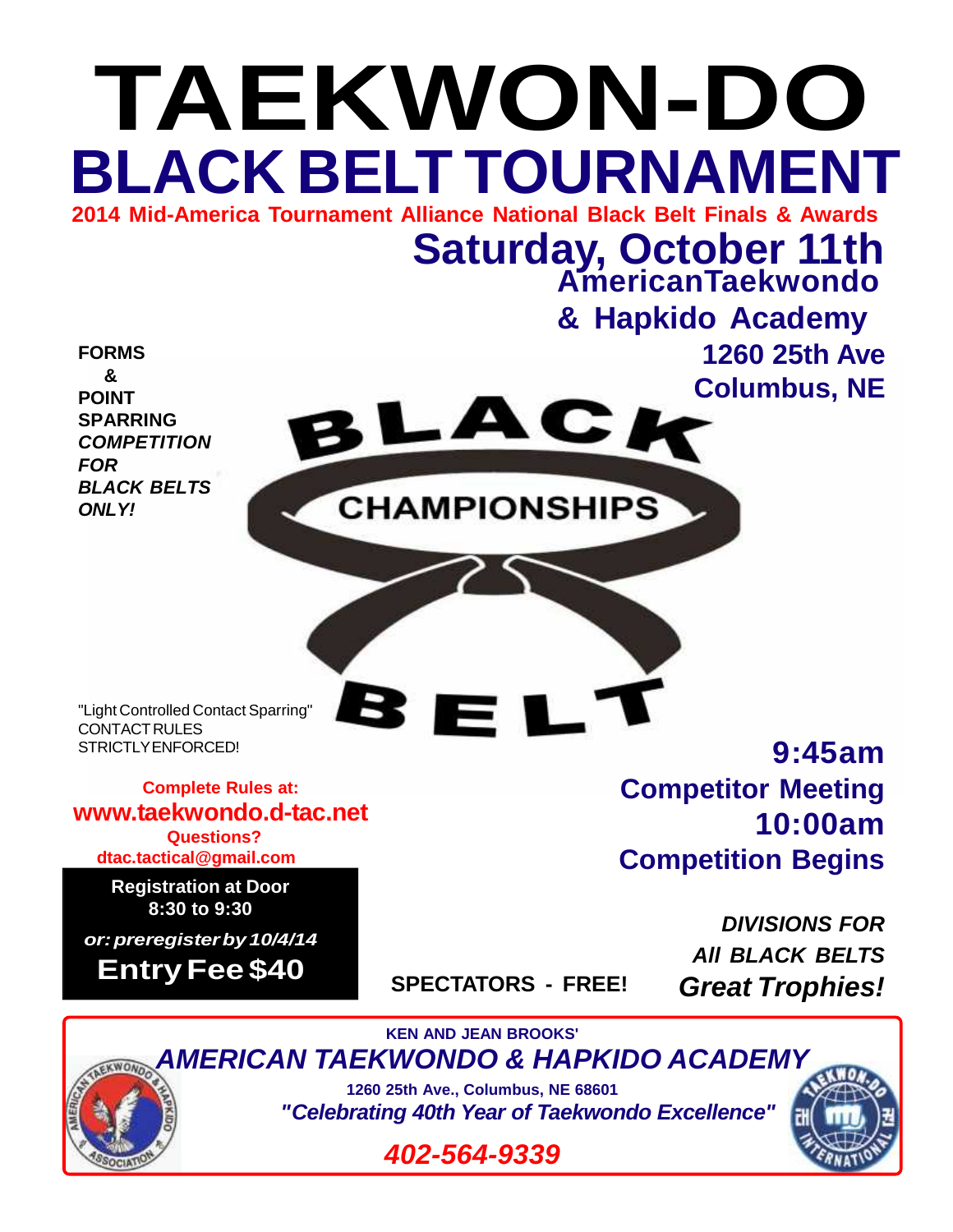## **2014 COLUMBUS TAEKWONDO CHAMPIONSHIPS** *INFORMATION SHEET*

Dear Martial Arts Instructors, Students and Families,

On behalf of the Instructors, Black Belts, Students and Families of the Columbus Academy it is my pleasure to invite you to attend our 2014 Martial Arts Championships Tournament.

**Please note the enclosed entry forms and poster. Feel free to copy these for your students. Call or e-mail us if you need more. 402-564-9339** *dtac.tactical@gmail.com*

## **We greatly appreciate it when you post our flyer and distribute information to your group** (Additional Flyers available online).

**To celebrate our 40th Anniversay in Columbus, we have created a Black Belt Tournament Format. Although this is primarily a competition for black belts we will have a division that allows recommended black belts (red/black), red belts and brown belts a chance to participate.**

**The competition will be held at the ATHA National Headquarters at 1260 25th Ave. Our academy will utilize 2 floors of our 12,000 square foot facility. Doors will open at 8:30am with competitor registration until 9:30. The Black Belt meeting is at 9:45am with competition underway at 10:00. We are planning on FREE spectator admission along with a special FREE Burger Bash between competition and Top Ten Awards!**

National Top Ten awards for the tournament alliance will be presented at the conclusion of the competition. These awards honor black belts who have competed in some or all of our alliance circuit including: Omaha in January, Columbus in February, Omaha in March, Lincolon in May, Omaha in September and Columbus in October.

We greatly appreciate the help of Black Belts who assist with judging. As always, **we respectfully request that judges wear suit jacket and tie or a complete traditional uniform when judging.** If you plan on judging, please review the rules for our competition prior to tournament day. Best wishes to all the competitors and instructors.

Grand Master Ken Brooks and I look forward to greeting you at the tournament.

Senior Master Instructor Jean Brooks 7th Degree Black Belt

For Complete Tournament Rules and extra Flyers, Please See our Web Page *www.taekwondo.d-tac.net*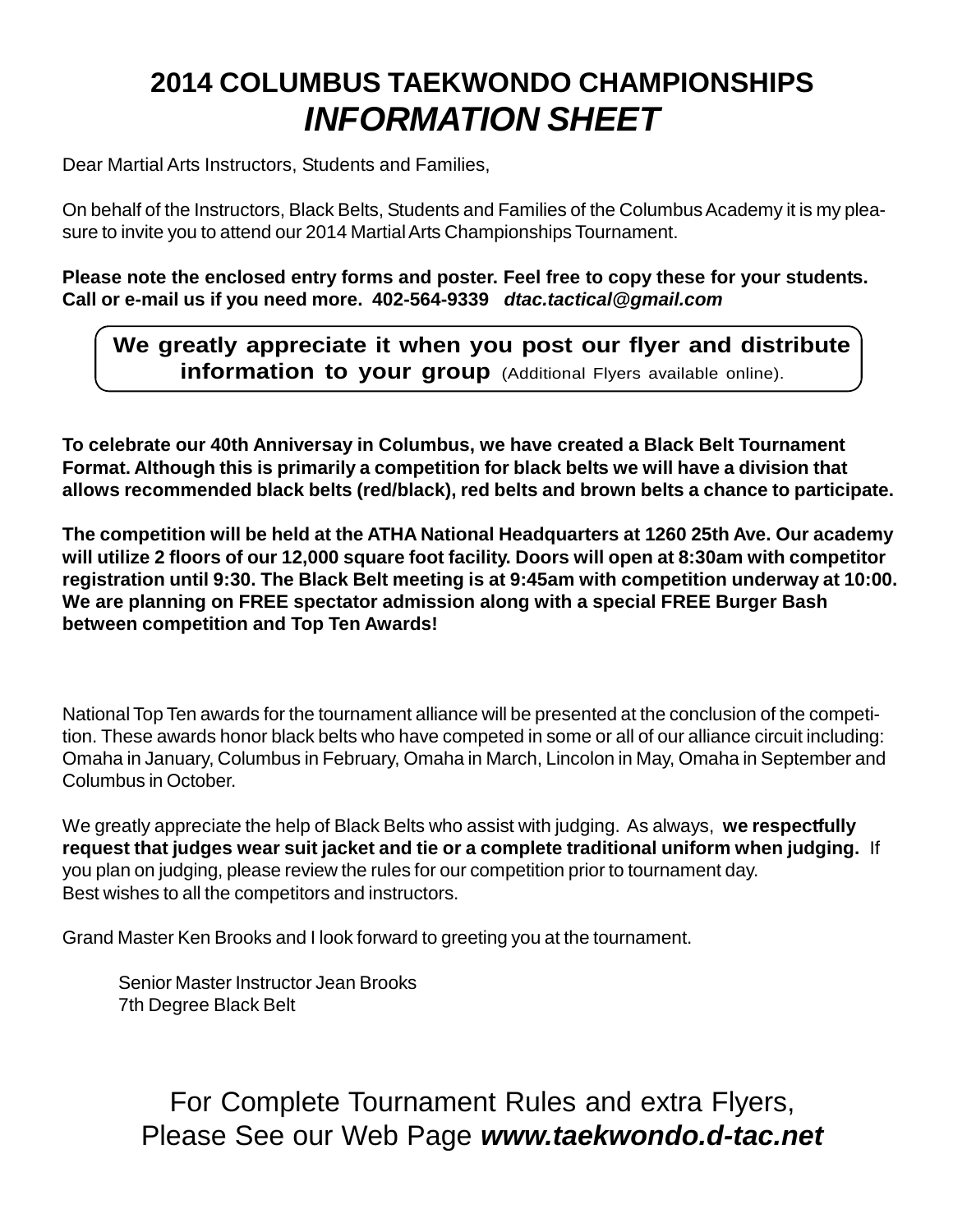**INSTRUCTORS-RETURN THIS PORTION WITHENTRY FEE** 

## *TAEKWONDO REGIONAL CHAMPIONSHIPS COMPETITOR ENTRY FORM* **PLEASE CIRCLE RANK**

| <u>I UNIIUN WIIHENIIN I FEE</u>                                                 | COMPETITOR ENTRI PORM PLEASE CIRCLE RANK<br><b>Entry Fee</b>                                 |
|---------------------------------------------------------------------------------|----------------------------------------------------------------------------------------------|
|                                                                                 | Brown/Red/RedBlack<br>1D Black<br>\$40<br>2R/D Black<br>3rd Black                            |
| CITY, STATE                                                                     | 4th Black<br>5th Black<br>6th Black                                                          |
| PLEASE CIRCLE RANK                                                              |                                                                                              |
| Brown/Red/RdBlk 1D Black<br>$2R/D$ Black<br>3rd Black                           |                                                                                              |
| 4th Black 5thBlack 6th Black                                                    |                                                                                              |
| AGE MALE or FEMALE                                                              |                                                                                              |
|                                                                                 |                                                                                              |
| <b>ADULT SENIOR(VIP)</b><br>JR                                                  |                                                                                              |
| DO NOT FILL OUT BELOW LINE                                                      | PLEASE CIRCLE DIVISION                                                                       |
| <b>FORMS</b><br>SPARRING<br>$1st$ <sub>_______</sub>                            | <b>ADULT</b><br><b>JUNIOR</b><br><b>SENIOR(VIP)</b><br>17 thru 34<br>16 & Under<br>35 and Up |
| $2nd$ <sub>_____</sub>                                                          | DIVISIONS MAY BE SPLIT OR COMBINED TO PROVIDE A FAIR NUMBER OF COMPETITORS.                  |
| 3rd<br>VICTORY_____                                                             | (PLEASE READ AND SIGN REVERSE SIDE)                                                          |
|                                                                                 | <b>TAEKWONDO REGIONAL CHAMPIONSHIPS</b>                                                      |
| <b>INSTRUCTORS-RETURNTHIS</b><br><b>PORTIONWITHENTRYFEE</b>                     | <b>COMPETITOR ENTRY FORM</b><br>PLEASE CIRCLE RANK                                           |
|                                                                                 | Brown/Red/RedBlack<br>1D Black                                                               |
|                                                                                 | 2R/D Black<br>3rd Black                                                                      |
| CITY, STATE                                                                     | 4th Black 5th Black<br>6th Black                                                             |
| PLEASE CIRCLE RANK                                                              |                                                                                              |
| Brown/Red/RdBlk 1D Black<br>$2R/D$ Black<br>3rd Black                           |                                                                                              |
| 4th Black 5thBlack 6th Black<br>AGE_______ MALE or FEMALE                       |                                                                                              |
|                                                                                 |                                                                                              |
| JR<br><b>ADULT SENIOR(VIP)</b>                                                  |                                                                                              |
|                                                                                 | PLEASE CIRCLE DIVISION                                                                       |
| DO NOT FILL OUT BELOW LINE<br><b>FORMS</b><br><b>SPARRING</b>                   | <b>SENIOR(VIP)</b><br><b>JUNIOR</b><br><b>ADULT</b>                                          |
| $1st$ <sub>_______</sub><br>$1st$ <sub>______</sub>                             | 17 thru 34<br>16 & Under<br>35 and Up                                                        |
| $2nd$ <sub>_____</sub><br>$2nd$ and $\qquad$<br>3rd<br>3rd                      | DIVISIONS MAY BE SPLIT OR COMBINED TO PROVIDE A FAIR NUMBER OF COMPETITORS.                  |
| VICTORY                                                                         | (PLEASE READ AND SIGN REVERSE SIDE)                                                          |
|                                                                                 |                                                                                              |
| <b>INSTRUCTORS-RETURNTHIS</b>                                                   | <i><b>TAEKWONDO REGIONAL CHAMPIONSHIPS</b></i>                                               |
| <b>PORTIONWITHENTRYFEE</b>                                                      | <b>COMPETITOR ENTRY FORM</b><br>PLEASE CIRCLE RANK                                           |
|                                                                                 | Brown/Red/RedBlack<br>1D Black<br>2R/D Black<br>3rd Black                                    |
| CITY, STATE                                                                     | 4th Black 5th Black<br>6th Black                                                             |
| PLEASE CIRCLE RANK                                                              |                                                                                              |
| Brown/Red/RdBlk<br>1D Black<br>$2R/D$ Black<br>3rd Black                        |                                                                                              |
| 4th Black 5thBlack 6th Black                                                    | City, State __________________________________ Instructors Name _________________            |
| AGE________ MALE or FEMALE                                                      |                                                                                              |
|                                                                                 |                                                                                              |
| <b>ADULT</b><br>JR<br><b>SENIOR(VIP)</b>                                        |                                                                                              |
| DO NOT FILL OUT BELOW LINE                                                      | <b>PLEASE CIRCLE DIVISION</b><br><b>JUNIOR</b><br><b>ADULT</b>                               |
| <b>FORMS</b><br>SPARRING<br>$1st$ <sub>______</sub><br>$1st$ <sub>_______</sub> | <b>SENIOR(VIP)</b>                                                                           |
| 2nd                                                                             | 16 & Under<br>17 thru 34<br>35 and Up                                                        |
| 3rd<br>3rd<br>VICTORY____                                                       | DIVISIONS MAY BE SPLIT OR COMBINED TO PROVIDE A FAIR NUMBER OF COMPETITORS.                  |